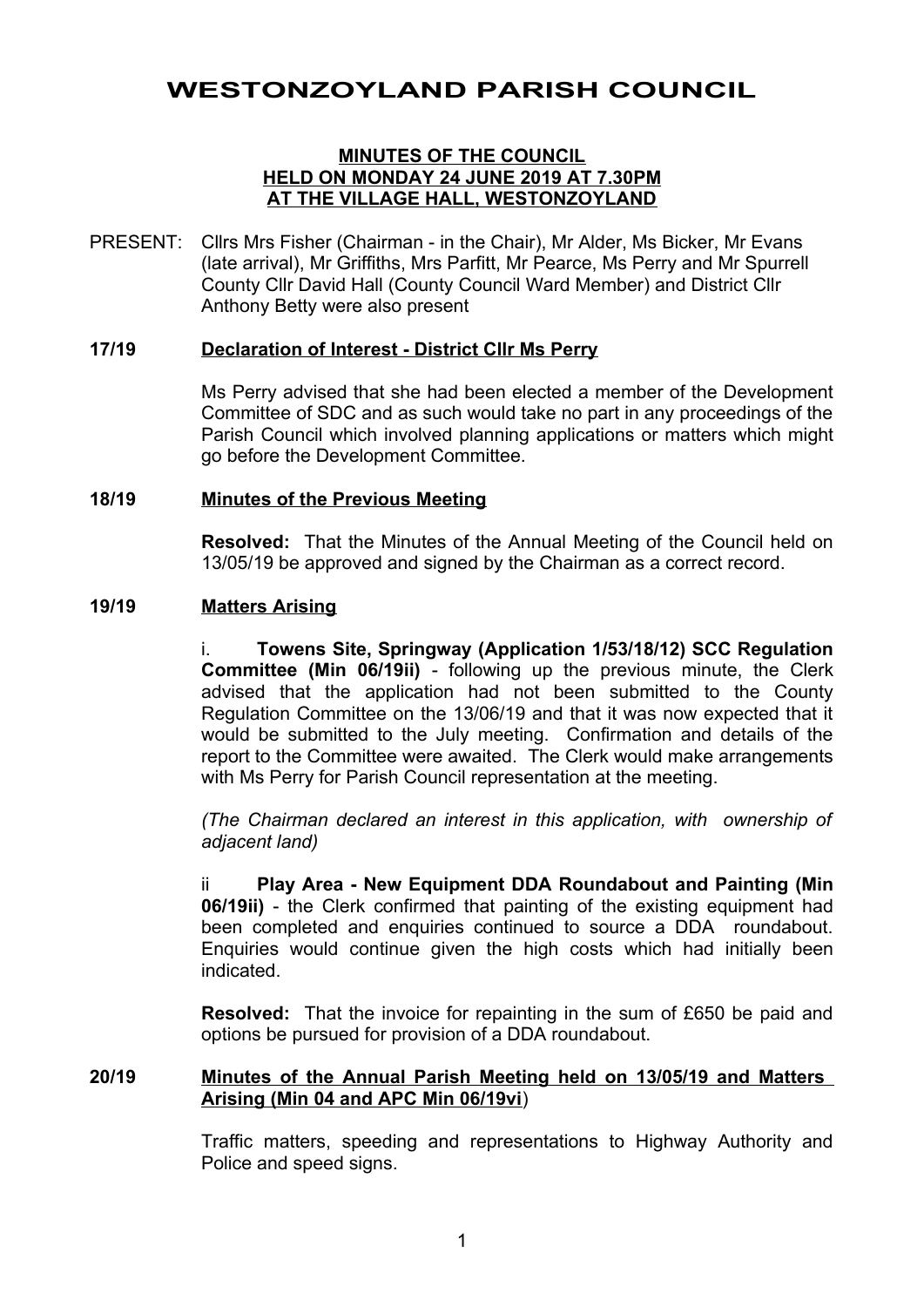**Resolved:** That the response from the Police be noted, the Parish Council continue to press for action and to support the representations by Michael Tucker and follow up the quest for speed signs in the Village.

#### **21/19 County and District Ward Member Reports**

County Cllr David Hall highlighted the return of a Health and Wellbeing budget for County Cllrs with applications opening in September, with up to £2k available. Members would consider options. Cllr Hall also explained the position with the Somerset Rivers Authority and the Private Members Bill in Parliament, confirming also that he had been elected Chairman of the SRA. Members congratulated David. He also commented on the River Dredging Consultation. In addition he commented on the financial position of the County Council with the saving of £6 million, revamping of gritting routes and the coming into use of the jetty at HPC. Local Authorities meetings in relation to new nuclear had moved from this area to Sizewell and soon to Cumbria.

District Cllr Perry confirmed the appointment of Peter Clayton as Chairman of SDC and the appointment of Alan Bradford as Vice-Chairman. She advised the Drainage Board were also monitoring proposals for dredging of the Parrett from Oath to Burrowbridge.

#### **22/19 Defibrillator(s) (Min 06/19v)**

It appeared that agreement had now been forthcoming for provision of a defibrillator at the shops and at the Village Hall. Members noted the information provided from Middlezoy Parish Council but considered that effective registration with the Ambulance Service should overcome any issues and this would be followed up. Consideration was given to training and to nomination of First Responders.

**Resolved:** That the Clerk take the action necessary to proceed with the provision of the two units including the defibrillators, electrical connection and registration.

## **23/19 Audit of Accounts 2018/19, Year End and Governance and Internal Audit**

**Resolved:** That the action in pursuance of the resolution to Min 09/19 be noted and as a consequence of the income and expenditure in year both being less than £25k, an exemption certificate be submitted.

## **24/19 Grant Applications**

**Resolved:** That the applications received for 2019/20 from Music on the Levels and Sedgemoor CAB be both approved in the sum of £100 each.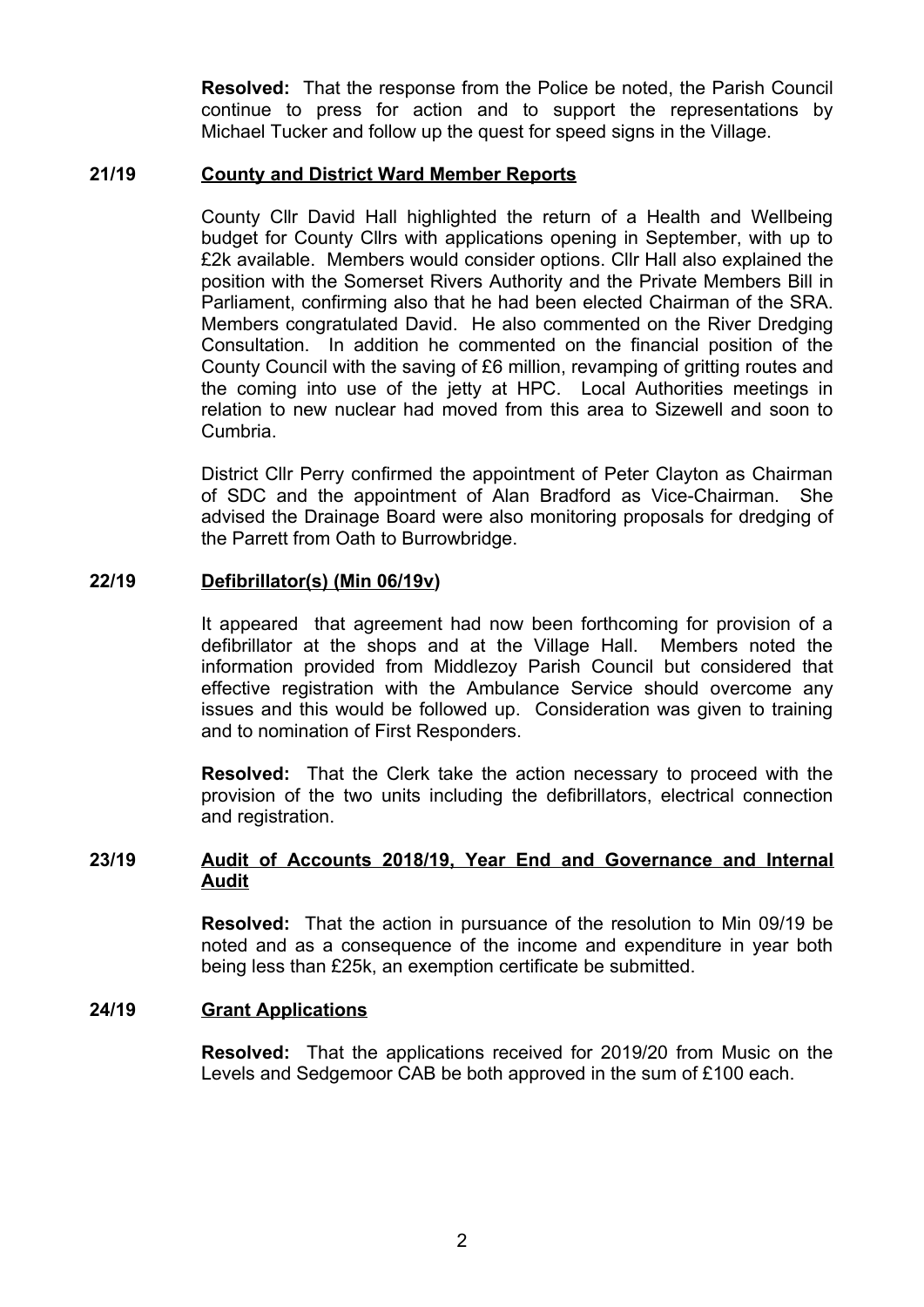### **25/19 Planning Applications, Decisions, Appeals and Enforcements and Other Matters**

Reports were received for information on applications 53/18/06 and /20, Weston Court Farm, where planning permission for the high level roof-lights had been granted and enforcement action discontinued.

- 53/19/10 Retrospective applications for stockpiling of chippings etc, former Go-kart Track, Airfield, for Sedgemoor Karting previous decision to be followed up in light of ongoing activity on site, including evidence of washing of chippings, occupation of accommodation without the grant of planning consent.
- 53/19/05 Erection of agricultural workers dwelling, Middle Farm, Andersea - no objection subject to confirmation of full agricultural justification for dwelling.
- 53/19/13 Revised plans for extension at 4 Main Rd no objection.
- 53/19/15 Tree works at 1 Grays Avenue no objection subject to tree specialist advice.
- 53/19/16 Building to store vintage vehicles at 2 Liney Rd no objection.
- 53/19/18 Extension and alterations to conservatory at 2 Oakley Close no objection.
- 53/19/20 Tree works at The Vicarage, Church Lane no objection subject to tree specialist advice.
- 53/19/17 Approval of reserve matters for access, appearance, landscaping, layout and scale at 59 Liney Road - no objection.
- 53/19/19 Erection of dwelling with attached annex at Southlands, 10A School Rd - objection based on visual dominance and overbearing nature of proposed dwelling likely to impact on privacy with overlooking of other properties on the boundary at a lower ground level, style of new build out of keeping with traditional and existing village properties and likely additional vehicle movements to and from the property based on provision of garage and car parking spaces shown via private access with restricted exit onto public highway.

*(Cllr Ms Perry took no part and left the room during consideration of applications contained in Min 25/19)*

## **26/19 Accounts for Payment and Receipts**

**Resolved:** That the accounts listed for payment (including Section 137 payments where appropriate) and paid contained in the Clerks report dated 17/06/19, and payments to LV Ingram and Sons £650, and Mr Ian Moore £1,790, and the income be noted and approved, together with the bank statements and reconciliation.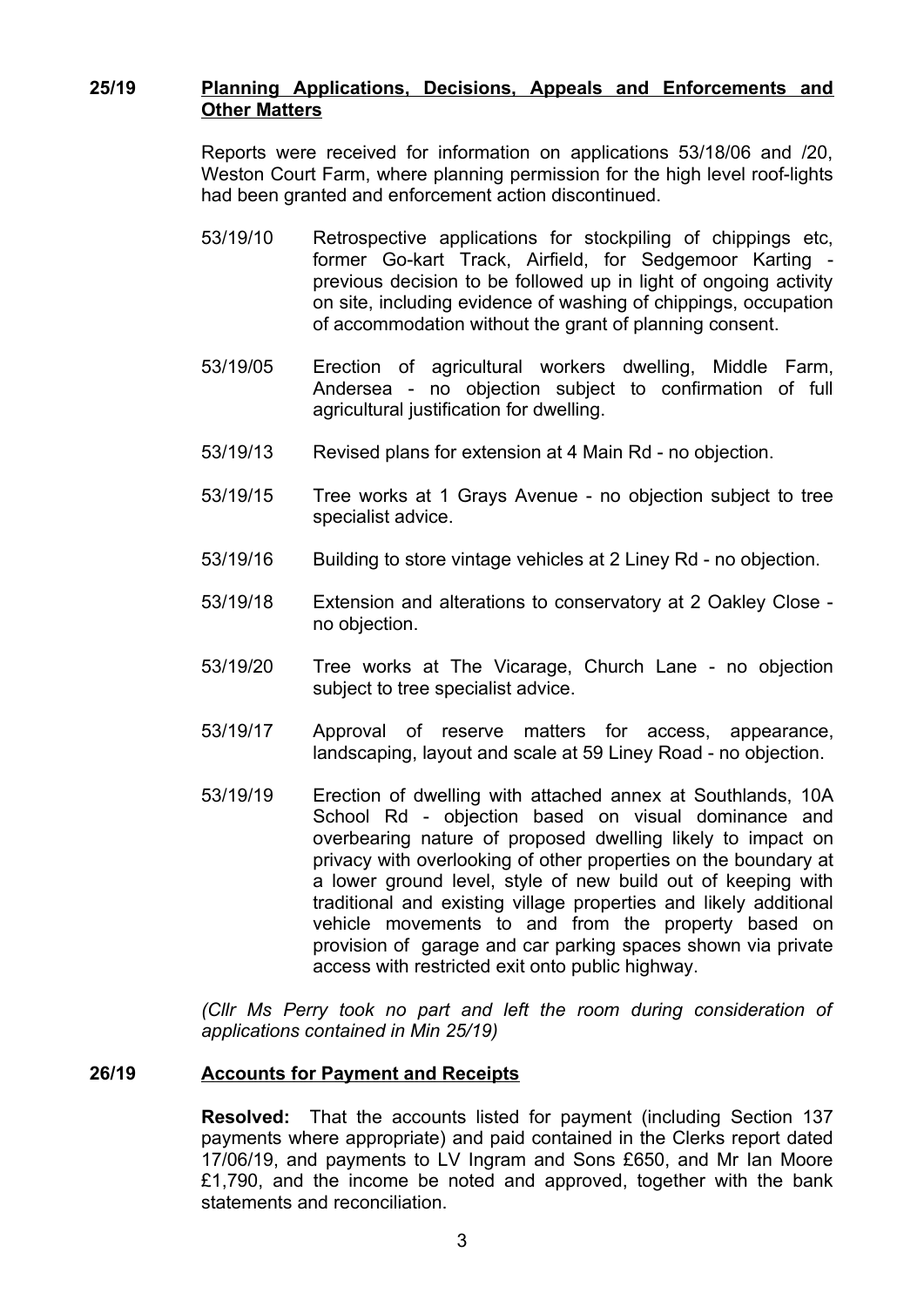## **27/19 Publications and Correspondence**

**Resolved:** That the items recorded in the report dated 17/06/19 be noted and actioned where appropriate:

- 1. SWS Website Report May 2019
- 2. SWP Waste Briefing May 2019
- 3. Social Enterprise Programme Enhancement
- 4. ALCC Salary Scales
- 5. Auto Speed Watch (as Village Traffic Matters)
- 6. LTN21 Local Councils help to Village Halls
- 7. ICO Data Protection Fee to be registered and paid
- 8. ANS Police newsletter Spring 2019 (circulated)
- 9. Recreational Field fairground interest further enquiry Chairman to take up with Village Hall Committee again
- 10. St Margarets Hospice Care Somerset Gardens 2019
- 11. Wessex Commercial Cleaning
- 12. SDC Planning Seminars 18/07/19 and 30/07/19 Liz Parfitt to attend on 18/07/19
- 13. Somerset CC Annual Civic Service Invite
- 14. SLCC Branch Meeting
- 15. SDC Rural Housing Week Briefing cancellation
- 16. Somerset Spark volunteering
- 17. Sedgemoor Battlefield Tour Wednesday 03/07/19
- 18. Financial Services Compensation Scheme
- 19. SLCC Code of Conduct Training Cllr Essentials Chairman to attend at Somerton
- 20. Magazines, Newsletters, Posters and Product Information

# **28/19 Additional Items**

- 1. Church Hall proposed closure confirmation no bookings beyond 20/07/19 and letter of advice issued by Vicar to be circulated.
- 2. Fire Brigade service delivery operating model proposals to monitor proposed consultation and possible impact on nearest Fire Station at Bridgwater.
- 3. Safer Together Programme
- 4. Village Photos to be followed up by individuals to the Clerk and to the website.
- 5. Tree overhanging Highway on Property on Corner of School Rd to be followed up with occupiers of 11 School Rd.

# **29/19 Confidential Item - to be taken in the absence of public and press**

**Resolved:** That the press and public be excluded from the meeting during the consideration of business recorded in Min 30/19 on the grounds that this would involve the disclosure of exempt information as defined in Section 1 of the Local Government Act 1972